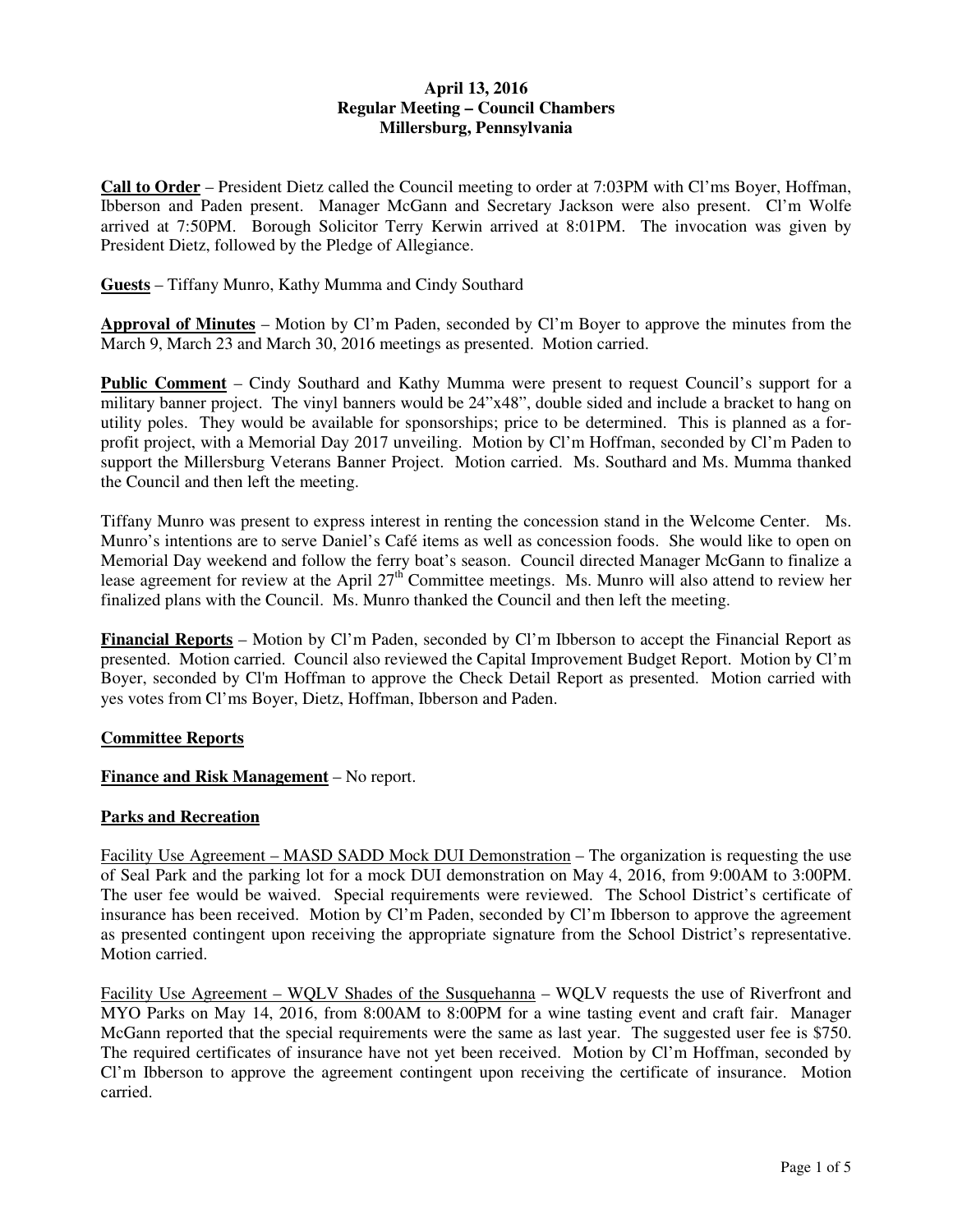Facility Use Agreement – Ned Smith Festival – The Ned Smith Center for Nature and Art is requesting the use of MYO and Riverfront Parks on July 30, 2016, for their wildlife festival. Vendor fees apply and the suggested user fee is \$110 for the pavilion rentals. The special requirements remained the same as last year. The certificate of insurance has not yet been received. Motion by Cl'm Paden, seconded by Cl'm Ibberson to approve the agreement contingent upon receiving the certificate of insurance. Motion carried.

Facility Use Agreement – Healthy Kids Running Series – The original agreement approved by the Council in November 2015 was for the dates April 10 through May 8, 2016. The Agreement was amended in December 2015 to change the dates to April 3 through May 1, 2016. Due to inclement weather, Ms. Sharbaugh is now asking to revert to the original dates. Motion by Cl'm Boyer, seconded by Cl'm Ibberson to rescind the amendment approved by Council on December 10, 2015. Motion carried.

Snyder Tree Service Invoice – Council previously approved up to \$3,500 for Snyder's Tree Service to remove and dispose of two ash trees in Riverfront Park. Snyder's subsequently quoted \$4,800 to do the job. Manager McGann contacted President Dietz, who advised him to have Snyder's proceed with the work, since the matter was quite time sensitive. Motion by Cl'm Ibberson, seconded by Cl'm Hoffman to approve the additional expense of \$1,300. Motion carried with yes votes from Cl'ms Boyer, Dietz, Hoffman, Ibberson and Paden.

Riverbank and Compost Pile Clean-Up – Cl'm Boyer reported that the Public Works crew has started to clean up the riverbank and Grosser's Excavating will be hired to clean up the MYO recycling site and the debris pile from the riverbank/Riverfront Park clean up efforts. We have budgeted \$3,500 for the Riverfront Park clean-up and \$5,550 for the MYO recycling site clean-up. Motion by Cl'm Hoffman, seconded by Cl'm Paden to approve spending the funds as budgeted on both projects. Motion carried with yes votes from Cl'ms Boyer, Dietz, Hoffman, Ibberson and Paden.

Borough Resolution No. 16-04 – DCNR – Grant Master Parks Plan for Seal, Bradenbaugh and Market Square Parks – Council reviewed the resolution which names Council President Dietz as the official authorized to sign the Grant Agreement Signature Page. Motion by Cl'm Boyer, seconded by Cl'm Paden to approve Borough Resolution No. 16-04. Motion carried.

# **Property**

101 West Street Exterior Doors – Manager McGann reported that the new main doors have been installed and that the repair was made to the Police Department exterior door. We have received a check from our insurance company less our \$500 deductible. McGann reported further that the Pennsylvania State Police have a suspect. McGann will complete a Victim Impact Statement and will be checking into decals, logos and hours of operation signs to post.

#### **Public Safety**

Part-Time Officer Sworn In – Cl'm Ibberson reported that Officer Thomas DeWees II was sworn in and will again be working part-time for the Borough.

Borough Resolution No. 16-03 – DAP-2 PEMA Designation of Agent – This resolution names Manager McGann as the individual authorized to execute documents on the Borough's behalf to receive financial assistance for expenses related to the January 2016 snowstorm. Motion by Cl'm Hoffman, seconded by Cl'm Paden to approve Borough Resolution No. 16-03. Motion carried. McGann reported that we will host a PEMA Kick-Off meeting for the Upper Dauphin County municipalities on April  $25^{\overline{th}}$ .

Police Coverage Proposal to Upper Paxton Township - Council reviewed a letter drafted by Manager McGann proposing regional police coverage for Millersburg Borough and Upper Paxton Township. Motion by Cl'm Boyer, seconded by Cl'm Ibberson to approve the letter for signatures and to present the letter to the Township Supervisors at their April 27<sup>th</sup> Workshop. Motion carried.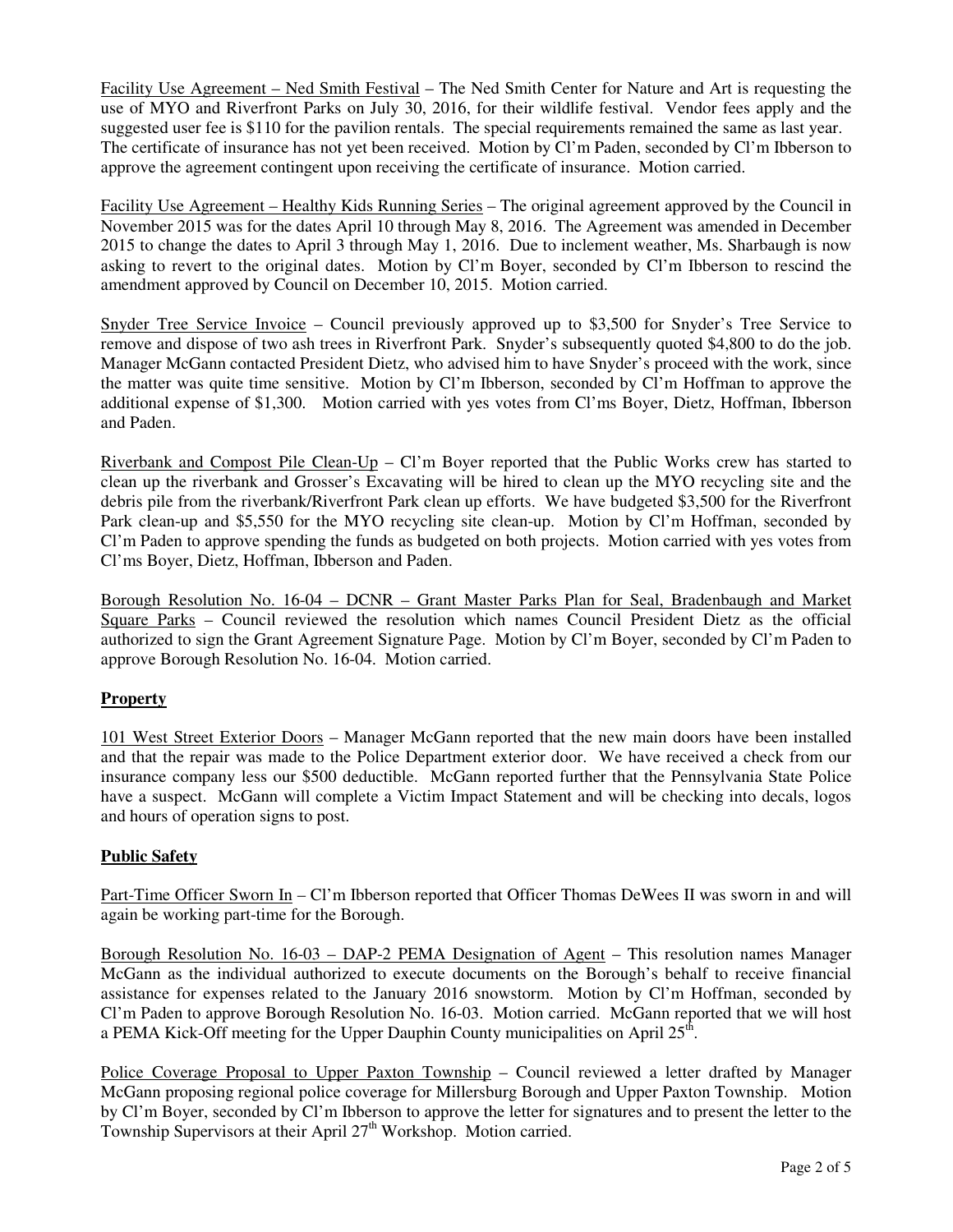#### **Employee Relations**

Principal Financial Group Agreement – Council reviewed an agreement making Principal responsible for reporting and remittance of FICA taxes and reporting of W-2 forms for short term disability benefits. There is no fee associated with this service. Motion by Cl'm Wolfe, seconded by Cl'm Paden to approve the agreement. Motion carried.

President Dietz called an executive session at 8:04PM for an employee relations matter and a legal update. Solicitor Kerwin left at the conclusion of the executive session. President Dietz called the meeting back into regular session at 8:45PM.

Temporary Employment Agency – Motion by Cl'm Wolfe, seconded by Cl'm Ibberson to authorize Manager McGann to contact a local temporary employment agency and to execute a contract to hire someone for a Public Works position on a temporary basis and to terminate our contract with Adecco Employment Services. Motion carried with yes votes from Cl'ms Boyer, Dietz, Hoffman, Ibberson, Paden and Wolfe.

#### **Streets**

2016 Paving Project Bid Award – Manager McGann reported that the apparent low bidder was New Enterprise Stone and Lime at \$59,628.56. The engineer and solicitor have reviewed the bid for accuracy. Motion by Cl'm Paden, seconded by Cl'm Ibberson to award the paving project to New Enterprise Stone and Lime. Motion carried with yes votes from Cl'ms Boyer, Dietz, Hoffman, Ibberson, Paden and Wolfe.

Brinjac Engineering Invoice – Council reviewed Brinjac's invoice for preparation of the 2016 paving project bid documents. Motion by Cl'm Paden, seconded by Cl'm Ibberson to approve paying Brinjac's invoice for \$3,500 from Liquid Fuels funds. Motion carried with yes votes from Cl'ms Boyer, Dietz, Hoffman, Ibberson, Paden and Wolfe.

Facility Use Agreement – Tour de Millersburg – President Dietz tabled this matter until the May Council meeting. Council directed Manager McGann to correct the dates and add a requirement of a \$50 contribution to the Borough for volunteer insurance coverage. President Dietz directed Secretary Jackson to check availability of pavilions at Seal Park for race registration. Cl'm Boyer left the meeting.

**Economic Development –** Chairman Dietz had no report.

#### **Manager's Report**

Escrow Funds for 260 Union Street – The former property owner is requesting release of the funds being held by the Borough. Motion by Cl'm Hoffman, seconded by Cl'm Wolfe to have Chris Hoover of Light-Heigel Associates inspect the property and provide an inspection report. Status of clean-up of the debris outside the home and connection of spouting are to be included in the report. Motion carried. Cl'm Paden left the meeting. Council directed Manager McGann to draft an amendment to the current ordinance on fire damaged structures to include a procedure for a change in ownership.

Comcast Correspondence – Manager McGann reported that he received a notice of channel changes and asked if this type of correspondence should be put on the communications list in the future. President Dietz would like it to be listed.

Daniel Miller Fountain Repair – McGann reported that the EMC insurance adjuster is requiring a Proof of Loss form which he will complete and return. At Cl'm Boyer's direction McGann executed both Houck's and Brinjac Engineering's contracts. President Dietz directed McGann to put the timeline for the repair of the fountain on the Borough's Facebook site. The total of Houck's proposal was \$46,800 and we have a \$1,000 deductible. EMC will issue the Borough a check for \$45,800. We are to send the invoices for the additional expenses for engineering services and bonding to EMC for processing. The matter will enter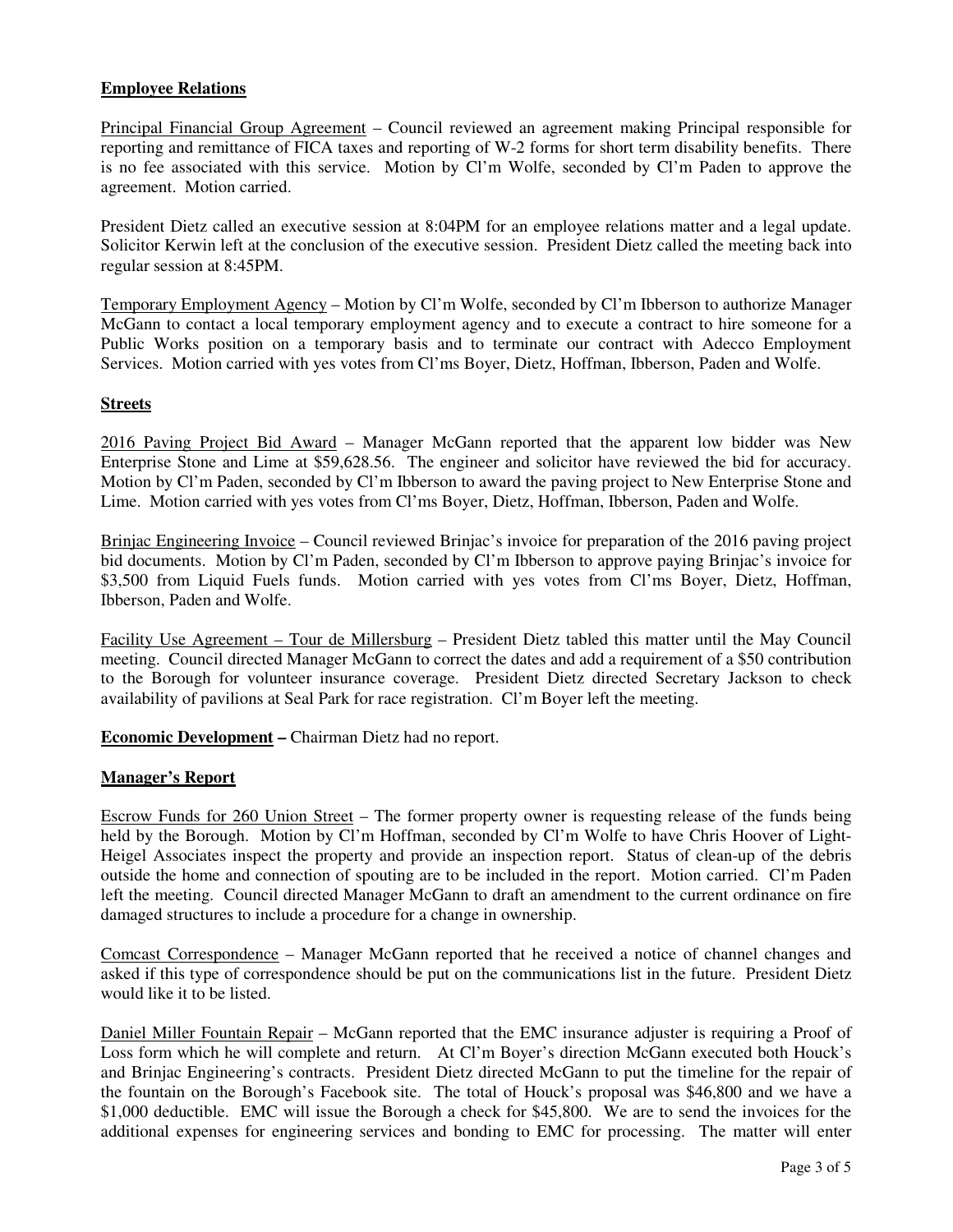subrogation between EMC and Erie Insurance and if EMC is successful, we will receive our deductible. Council agreed to use a sealed bid process for sale of the damaged column, to take place after the repair project is completed.

## **Unfinished Business**

BL Companies Invoices – The Ferry Boat Association has two invoices for payment. One is for \$6,536.43 and the other is for \$3,537.06. Motion by Cl'm Wolfe, seconded by Cl'm Ibberson to forward both invoices to Dauphin County for payment. Motion carried.

#### **New Business**

Dauphin County Tax Collection Committee Annual Invoice – Motion by Cl'm Hoffman, seconded by Cl'm Wolfe to pay the invoice for \$193.29 for the Borough's membership. Motion carried with yes votes from Cl'ms Dietz, Hoffman, Ibberson and Wolfe.

HRG Invoice – State Street Storm Sewer Relocation Project – Motion by Cl'm Wolfe, seconded by Cl'm Ibberson to forward the invoice from HRG for \$14,817 to Dauphin County for payment. Motion carried with yes votes from Cl'ms Dietz, Hoffman, Ibberson and Wolfe.

Zoning Ordinance Matters – McGann reported that he received an agreement from the Millersburg School District to reserve the High School auditorium on June 29 from 7:00 to 11:00PM for the public hearing. Charges would be \$27.71 per hour for janitorial services. Motion by Cl'm Wolfe, seconded by Cl'm Hoffman to rent the High School auditorium as presented. Motion carried with yes votes from Cl'ms Dietz, Hoffman, Ibberson and Wolfe. Motion by Cl'm Wolfe, seconded by Cl'm Ibberson to forward the zoning ordinance draft with edits to the Dauphin County Planning Commission for review. Motion carried. McGann reported that we received three proposals for Zoning Hearing Board Solicitor. They will be forwarded to the Millersburg Planning Commission for review.

Borough Resolution No. 16-05 – Honoring Private Warren Snyder – This resolution recognizes Private Warren Snyder's service and establishes April 7, 2016 as Private Warren Snyder Day. Motion by Cl'm Hoffman, seconded by Cl'm Wolfe to approve Borough Resolution No. 16-05. Motion carried.

**Communications** – All communications were made available to Cl'ms. There was nothing requiring Council action.

#### **Organization Reports**

Upper Dauphin COG – No report.

Millersburg Planning Commission – No report.

Millersburg Area Pool Association – No report.

Millersburg Fire Company – Cl'm Ibberson reported that  $1<sup>st</sup>$  Assistant Chief Donald Harris has resigned.

Millersburg Area Authority – President Dietz referred Cl'ms to their meeting minutes.

Dauphin County Tax Collection Committee – Secretary Jackson reported that she missed the last meeting due to illness.

Millersburg Ferry Boat Association – Secretary Jackson will copy January and February Board meeting minutes to the Council.